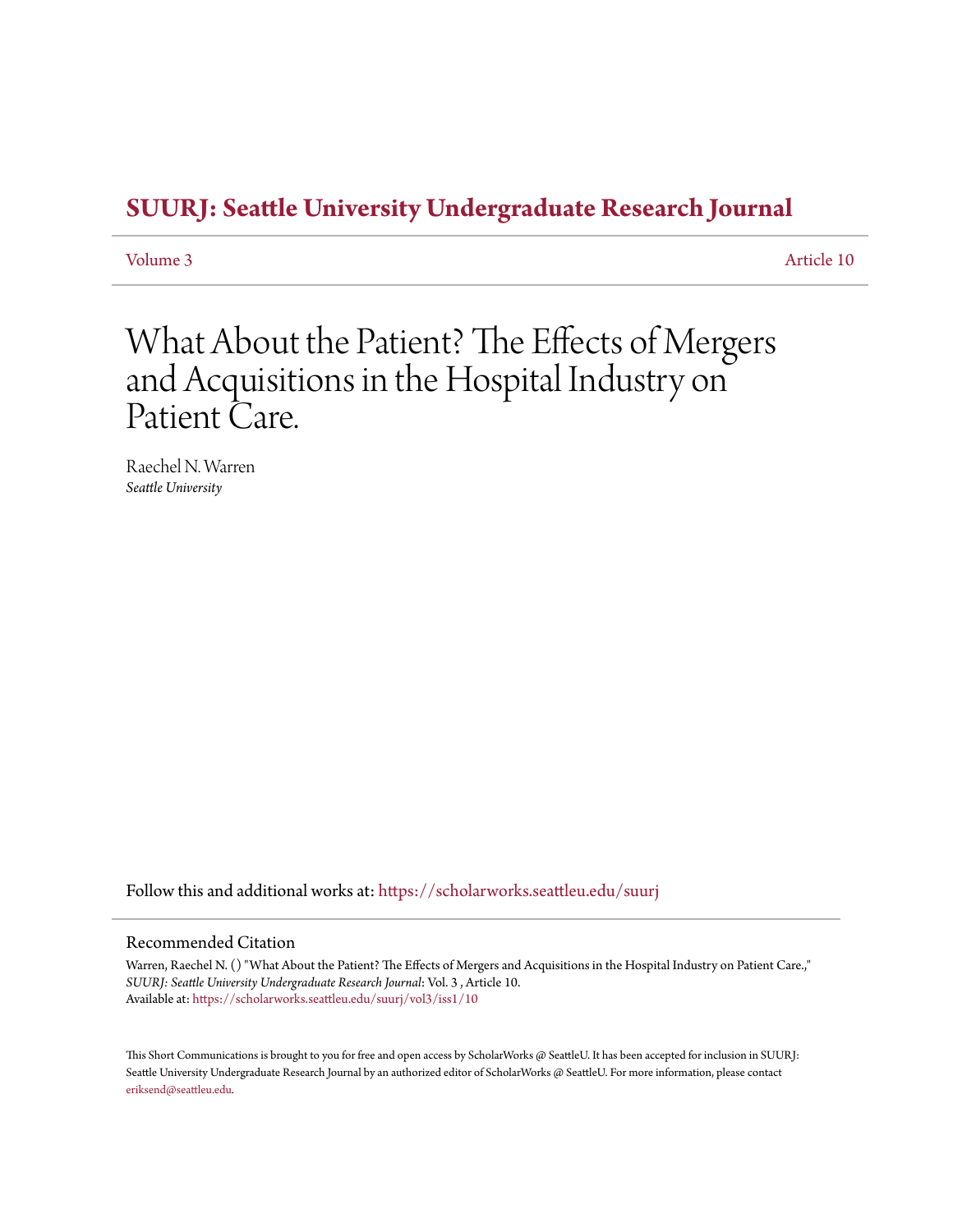# What About the Patient? The Effects of Mergers and Acquisitions in the Hospital Industry on Patient Care

Raechel N. Warren, Economics

Faculty Mentor: Erin Vernon, PhD Faculty Content Editor: Erin Vernon, PhD Student Editor: Amy Gulley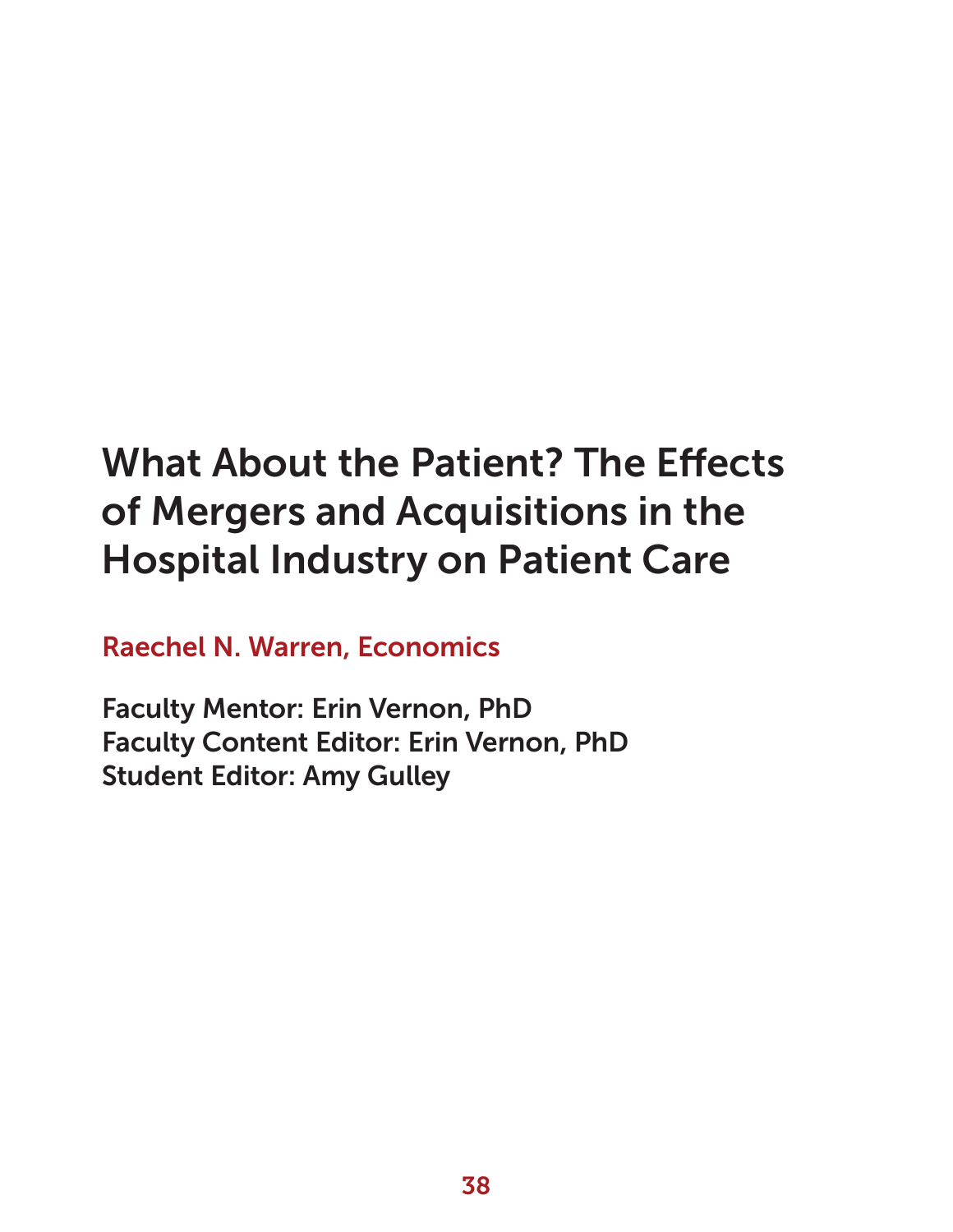## Abstract

The hospital industry and market for healthcare have grown increasingly complex over the last decade. When the Affordable Care Act (ACA) was enacted in 2010, hospital mergers and consolidations were already on the rise but have since increased substantially. While new, improved efficiencies and integration are often crucial for hospitals and clinics to run successfully, making too many unnecessary changes can negatively affect patient care. This study addresses the negative implications of increased market concentration in the hospital industry, discusses how the ACA has driven these incentives, and provides examples of what is occurring in Washington State. Large mergers and continuing consolidation have driven up costs and negatively impacted patient care. There are additional concerns stemming from increased market concentration, including some that could be better understood if more quantitative data was available. In light of these mergers, it is clear that improved costs, quality, and access for patients need to continue to be closely monitored priorities.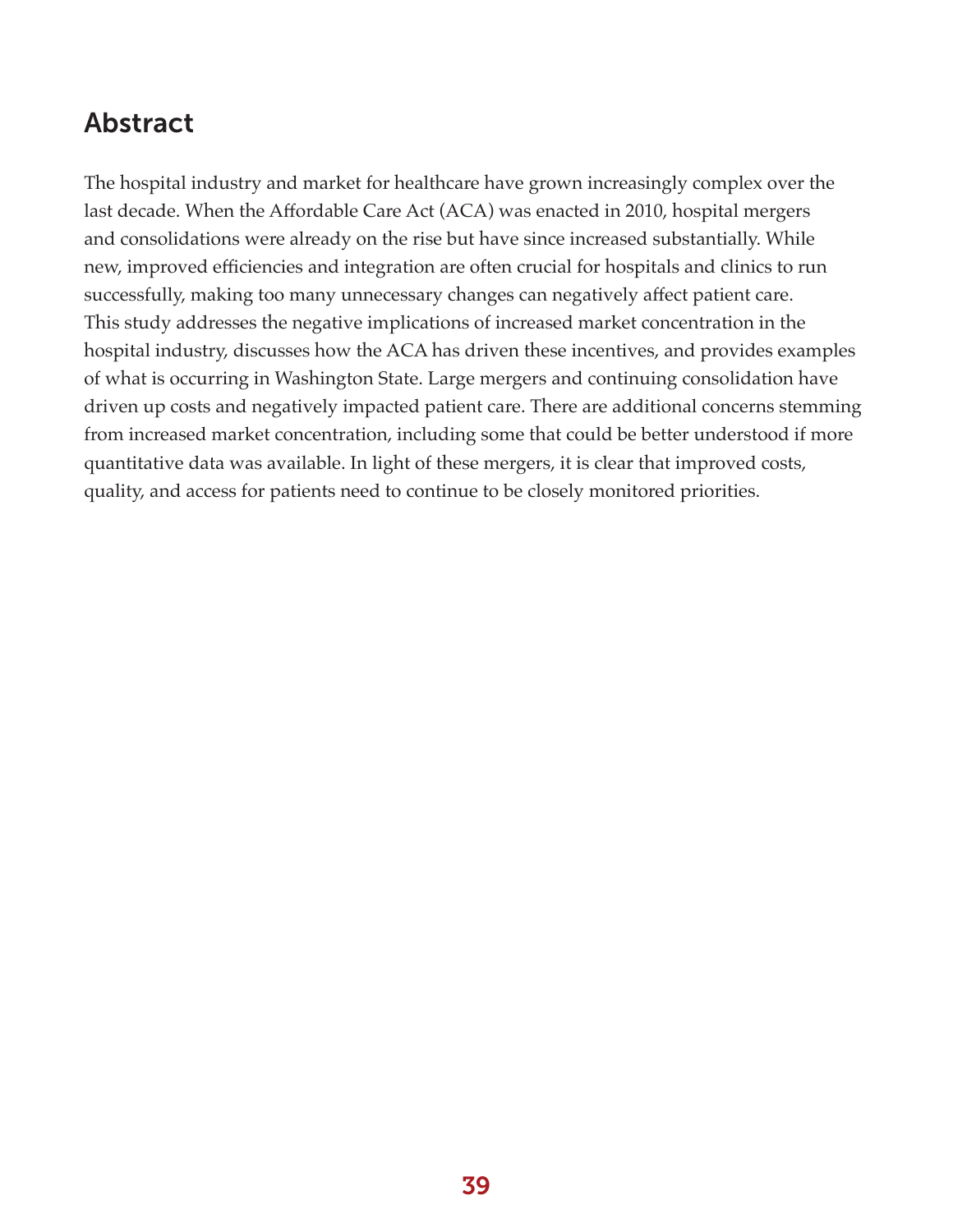The US hospital industry has grown increasingly complex over the last century. From health systems to Health Maintenance Organizations (HMOs) and Accountable Care Organizations (ACOs), the industry is redefined constantly. In the mid-1700s, hospitals were sanctuaries for the poor and resting places for a person's final days, eventually becoming places to recover from illness (Wall, n.d.). Primarily funded by philanthropies, religious organizations, and generous donations, hospitals ensured that those in need of care were not turned away; hospitals tended to be charitable work done in the name of God (Henderson, 2018, p. 307). Caring for an individual was two-fold, and often meant providing "spiritual sustenance" (Wall, n.d.). Most recently referred to as "charity care," this element is still a compulsory part of a hospital's function even if it is not as present in modern times. Despite charity care still being compulsory, the majority of health services operate primarily from a business perspective, fundamentally because of the unsustainable costs facing the US healthcare system (Henderson, 2018, p. 307). In a recent study of the nation's ten most profitable hospitals, seven of them were nonprofit (Bai & Anderson, 2016, p. 889-897). A common misconception is that nonprofit hospitals do not need to prioritize their revenue stream. Being deemed nonprofit is simply for tax purposes. Revenues matter regardless of tax status and must break even with costs for any type of hospital to remain operational, just like any business. Regardless of whether an institution is for-profit or nonprofit, scarcity of resources is an issue.

National health expenditures have continued to climb, increasing by 3.9% from 2016 to 2017 and accounting for 17.9% of total gross domestic product (GDP). That amounts to \$10,739 per person (NHE Fact Sheet, 2017). With an overnight hospital stay costing patients, on average, \$1,013 per day after insurance, many question why costs are continually on the rise (Adrion, 2016, p. 1325). There are innumerable culprits suspected to be contributing factors of surging medical costs, such as the complexity of private insurance and its propensity to dictate hospital care, the rising costs of prescription drugs, and expensive new technology. However, one cause that has been gaining more critical attention in recent years is the intensification of hospital mergers and acquisitions. While mergers can improve efficiencies due to two entities coming together to be one, these efficiencies can occasionally be detrimental. My study investigates how the purported efficiencies of hospital mergers might affect the patient: are they resulting in improved quality of care for patients? Are personal, out-of-pocket costs increasing or decreasing? I discuss the incentives and benefits horizontal integration can bring to hospitals and why the Affordable Care Act (ACA) contributed further incentives, highlighting recent mergers within the Greater Seattle area. I then examine the major concerns and potential problems this phenomenon causes.

The ACA was designed to promote interaction, integration, and coordination between physicians throughout hospitals and clinics alike (Kocher, DeParle, & Emanuel, 2010, p.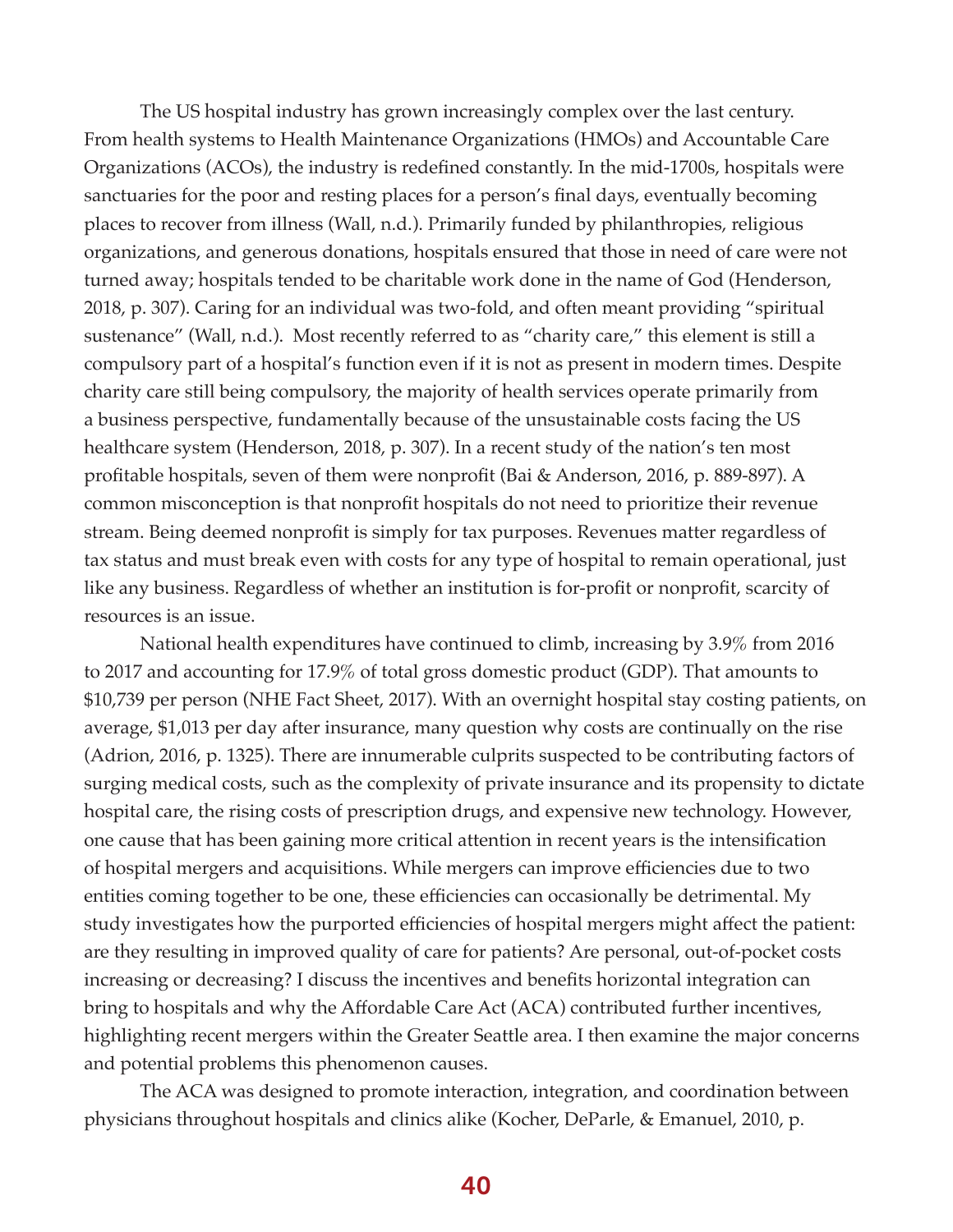537). From an economic perspective, this vertical integration (integrating up through a clinic and hospital) makes sense: streamlining office practices and coordinating patient data can lead to more readily accessible information (Kocher et al., 2010, p. 537). Additionally, the implementation of electronic medical records (EMRs) allows information to transfer quickly and easily between clinics and hospitals. However, aside from small practices combining forces vertically, horizontal integration is also beginning to occur: already-large hospitals are merging with equally large or larger hospitals to become giant conglomerates. A report by Kaufman Hall, an Illinois consulting firm, showed that there were 115 hospital mergers in 2017 alone—the highest number in recent history and up 13% since 2016 (Kaufman Hall, 2017, p. 1).

According to Elizabeth Barker and other scholars, these horizontal mergers have generated some positive results that can be categorized into three distinct industry improvements: improved efficiency, improved access to care, and improved quality of care (Barker, 2017). Nevertheless, it is still too soon to determine the real impact mergers are having on consumers. The knowledge that increased market concentration can lead to price increases is concerning, prompting many to question whether these deals and the increased efficiency they claim to provide are really beneficial to patients.

It is important to note that consolidations and mergers are not identical in nature and can have different implications. A merger occurs when two or more corporations combine to form a single corporation where one company acquires all liabilities and assets. Although a consolidation can stem from a merger, the act of consolidating creates an entirely new enterprise composed of all liabilities and assets involved. The hospital sector has experienced both ventures, but mergers are more common because they do not require the development of a completely new entity. The process typically involves two hospitals coming together and taking on the name and characteristics of the larger entity while still incorporating some of the smaller entity's characteristics.

In 2006, the Robert Wood Johnson Foundation, the nation's largest health-centered philanthropy, conducted a study called the Synthesis Project. This study provided some substantial information about the impact these ventures are having on our health care system as a whole. They obtained and analyzed data concerning the increased concentration of hospitals in single markets, the cost of care after mergers and consolidations, and the quality of administered care. Their findings were updated in 2012 to further confirm the original report: an increase in hospital consolidation has, in fact, led to an increase in the cost of hospital care (Gaynor & Townsend, 2012, p. 1). They also found that in an already concentrated market, hospital mergers can drive prices up by more than 20% (p. 1). Even with these clear indicators that mergers are a contributing factor to price increases, the Federal Trade Commission (FTC) and Department of Justice (DOJ) have not yet seen reason to block any of these mergers.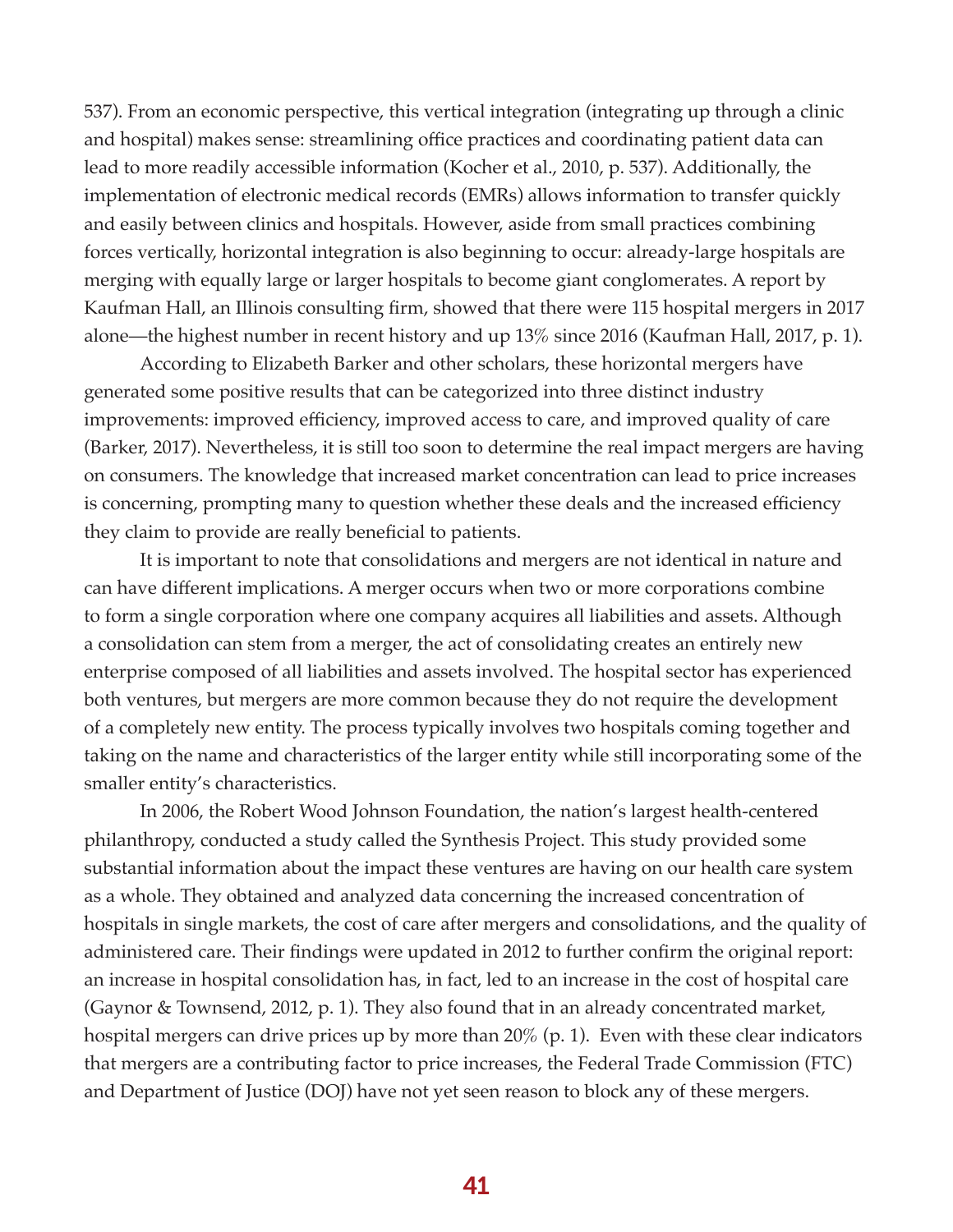While it is common for establishments to exit the market for healthcare, entry into the hospital industry in particular is not easy. Most states have specific guidelines and requirements, such as filing for a certificate of need and demonstrating that these community needs are not being addressed thus far. Along with these regulations, there are five main barriers to entry: large fixed-capital requirements, product differentiation (gaining trust of new consumers), switching costs (changing suppliers), economies of scale (based on hospital bed capacity), and access to physicians (Babate, J., n.d., p. 32-51). High fixed costs and economies of scale are two leading reasons many hospitals gravitate towards mergers. From an administrative perspective, merging allows for the hospitals' costs to be shared and resources to be allocated in various ways, resulting in increased efficiency. This is why the persistent pressure from the ACA for hospitals to expand technologically and provide the latest and greatest care has further accelerated consolidation (Bigger and better, 2011).

The Greater Seattle area has also experienced this national phenomenon, beginning with Providence Health & Services and Swedish Health & Services officially joining forces in 2012. Following close behind was UW Medicine and PeaceHealth, when they finalized a strategic alliance in 2013, and Providence Health & Services merged with Providence St. Joseph Health in July 2016. Most recently, in December 2017, Providence and Ascension Health announced discussion of a possible consolidation, only to see talks halted in March (Providence and Swedish, 2012). Providence is the largest healthcare provider in Washington with a total of 1,875 available beds (Washington State Department of Health). UW Medicine is the ACO, encompassing all of UW Medicine's various entities, including many clinics and hospitals alike. UW Medicine captures a large part of the market in the Seattle Metro area, and 63% of UW Medicine's revenue comes specifically from their hospitals, operating with 1,370 available beds in King County alone (UW Medicine Annual Financial Reports; Washington State Department of Health). According to a joint statement from the executives of Swedish and Providence, the merger would allow both organizations "to collaborate to better deliver health care to the region" (Ostrom, 2012). However, as market concentration increases, competition decreases, resulting in fewer options for patients and even less leverage to negotiate prices. Thus, the question remains: are these giant mergers negatively impacting the quality of care?

Dr. Susan Haas, Dr. William Berry, and CEO of Risk Management Foundation Mark Reynolds recently concluded a study attempting to determine exactly how patients are affected by massive mergers and acquisitions. They summarized their findings as three key areas of risk: new patient populations (adjusting to serve a population of patients that varied from the previous norm), unfamiliar infrastructure (needing to navigate a new facility in a short amount of time or being unfamiliar with equipment), and lastly, new settings for physicians (receiving little or no systematic orientation) (Haas, Berry, & Reynolds, 2018). These risks are introduced more frequently when hospitals expand and begin functioning more like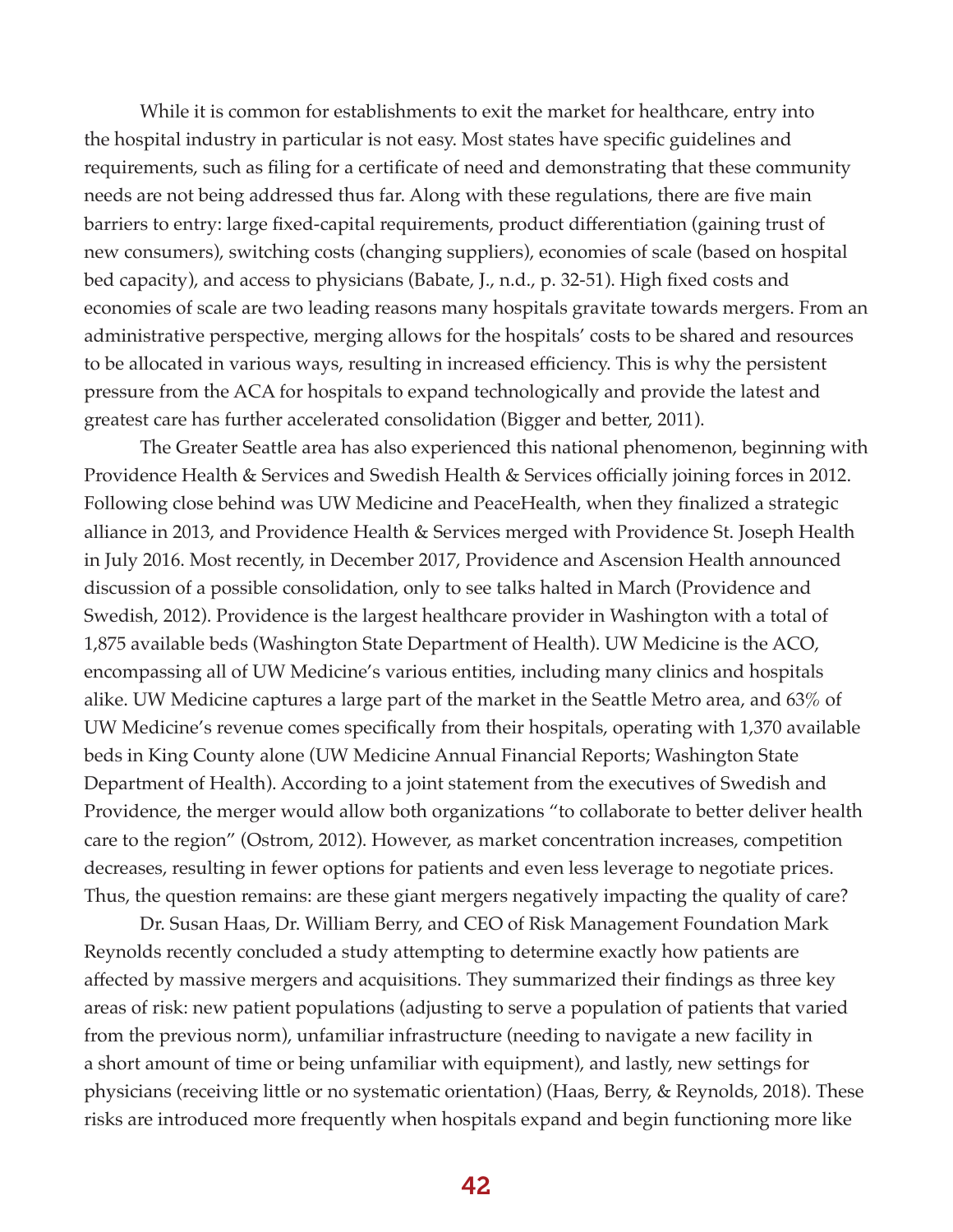traditional businesses, focus increasingly on efficiencies and profits, and potentially forget elements that are key to their success as places of care. One can only increase efficient practices to the extent that the practice or service is actually improving. It is a classic case of diminishing marginal returns: at some point, each additional unit of efficiency is going to increase the overall service's efficiency less and less. Eventually, the patient could be hurt by the continued push to increase efficiency.

Furthermore, as hospital markets become increasingly concentrated, patients have less choice in where they can receive care. Researchers at Carnegie Mellon University's Heinz College explained that when there are four or fewer hospitals in a local market, admission prices can be up to 16% higher than in less-concentrated markets (Kacik, 2017). In some cases, markets for both health providers and insurers can be highly concentrated, leading to insurers having superior negotiating power (Fulton, Arnold, & Scheffler, 2018). While those insured might get a small break on a bill, the uninsured are severely impacted by increased price and decreased access. A combination of studies and stories compiled into an article by Health Finance, a publication of Healthcare Information and Management Systems Society, discusses the implications of hospitals in rural communities with a large uninsured population. When the majority of prospective patients can't afford treatment, the few available hospitals are forced to cut back on services, further limiting already sparse choice (Rovner, 2017). Rural areas are also less attractive to providers, adding another caveat to patient choice. When hospitals increase prices, insurance companies demand more reimbursement, which results in premium hikes for patients and further accelerates this perpetual cycle. With hospitals like Harborview Medical Center in Seattle, Washington (which operates on a 1% margin and primarily serves uninsured and low-income populations), this cycle presents a significant problem for both patient and care facility (Beason, 2014).

A final question, one I wish to explore further in the future, is how increased market concentration and mergers are adversely affecting particular services. One growing area of concern is that both male and female reproductive services could be negatively impacted as an increased number of nonprofit, typically Catholic-affiliated, hospitals merge with forprofit, public, or state hospitals. While there is no significant quantitative data to support these claims, there have been recent studies that warrant further investigation. The Ethical and Religious Directives for Catholic Healthcare Services, issued by the US Conference of Catholic Bishops (2009), specifically limit the reproductive health services that can be offered in a hospital of Catholic affiliation Elaine Hill and David Slusky reported that there has been a 22% growth rate of mergers between non-Catholic and Catholic hospitals; there were 120 mergers between 2001 and 2016 (Hill, Slusky, & Ginther, 2017, p. 1). With the majority of these hospitals being the only ones for miles in rural areas, the increased market concentration further limits patient choice, largely without patient knowledge. If a Catholic hospital happens to merge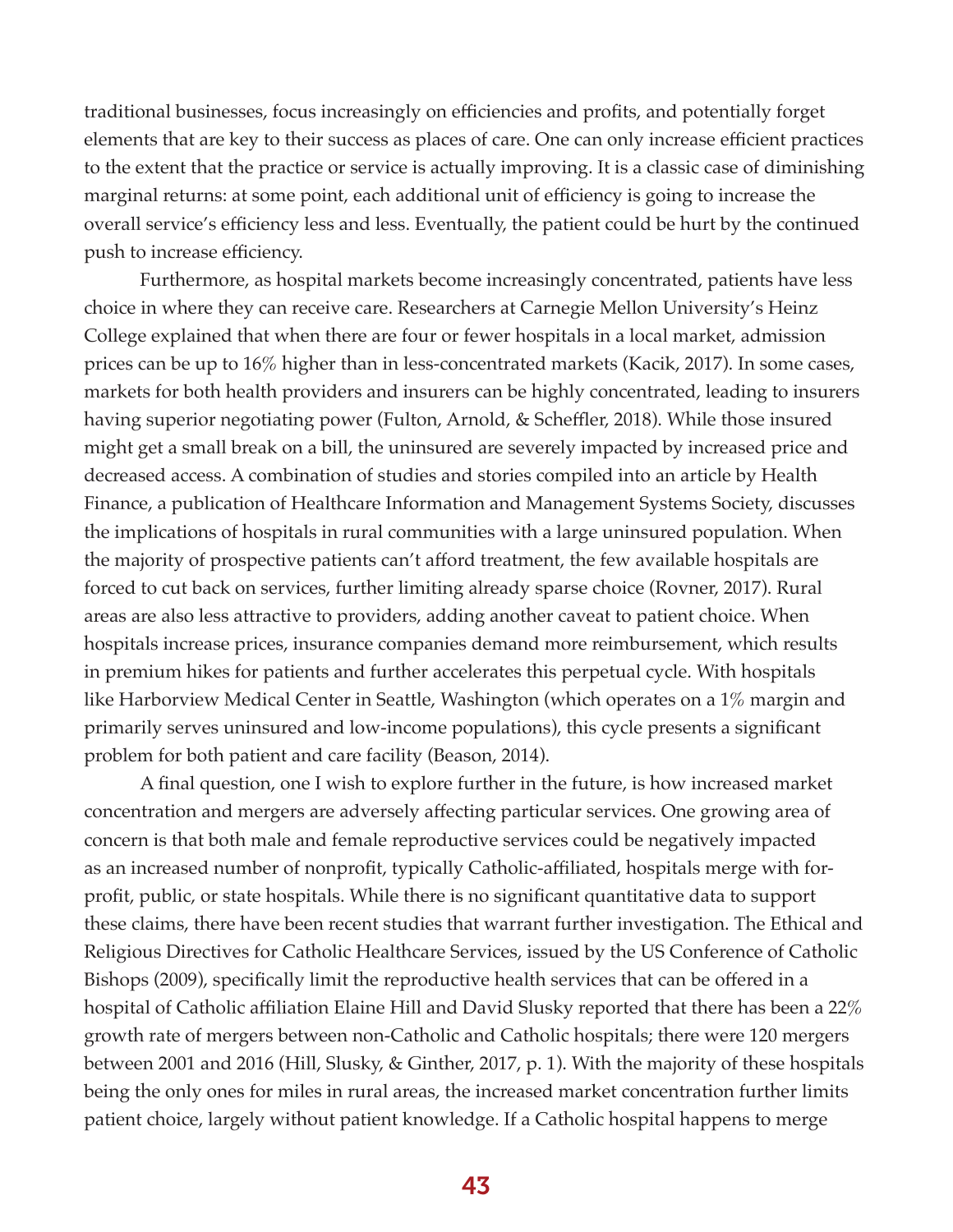with the only existing hospital, which happens to be public, this is the only option available to patients. This also connects to the aforementioned certificates of need: in order for a new hospital to enter into a community, they must provide proof that a new healthcare facility is necessary. Overbuilding of healthcare entities can lead to unnecessary, increased costs for the individual and community. Therefore, restricted access further restricts choice.

An international reproductive health journal, *Contraception*, recently published a study which found that "women with annual incomes under \$25,000 are less likely to realize their hospital is Catholic than women who make more than \$100,000 a year" (Littlefield, 2018). Oftentimes, people in rural communities in need of medical procedures, typically patients with lower incomes, do not have the resources or ability to browse for other options regarding provider and price point, significantly restricting their choice. Taking these statistics a step further, a study by Columbia Law School's Public Rights/Private Conscience Project found that 19 out of the 33 states surveyed provided data showing that women of color were more likely to give birth in Catholic hospitals (Shepherd, Platt, Franke, & Boylan, 2017, p. 9). The study proceeds to discuss the racial disparities existing in healthcare, and how women of color are already disproportionately affected (p. 34). Unfortunately, rural or very densely populated areas often overlap with low-income communities and people of color who fall under the federal poverty line, and this statistic further limits access and choice of care. While more concrete evidence indicating the magnitude of this issue is quite limited as of now, it is essential to monitor how increased market concentration, specifically regarding Catholic hospitals, impacts these particular services and communities of people.

In addition to significantly high out-of-pocket patient costs, other factors such as potential restrictions based on religious affiliation, the limited choice of hospitals dependent upon location, and rising rates for the uninsured population all contribute to critical apprehensions surrounding proliferating hospital mergers and consolidations. While there are still more studies to be developed and research to be conducted, this study gives a glimpse into this complicated but crucial industry. The potential consequences of increased market power and concentration of hospitals could be incredibly detrimental if not contained soon. It's difficult to compare prices across hospitals and achieve price transparency because each hospital has its own chargemaster. A chargemaster is an extensive list of all billable items and is a document few people even know how to read. However, as of January 1, 2019, hospitals will now be required to electronically publicize a chargemaster of basic services. In theory, this is a step in the right direction toward improving transparency in hospital pricing and, as a result, improving the quality of patient care ("CMS Finalizes Changes," 2018). In the past, hospitals have been hesitant to provide certain information, but this can make it more difficult for a patient to determine the realities of the care they might be receiving, specifically in respect to its quality. The studies I reference suggest a significant impact of hospital mergers

44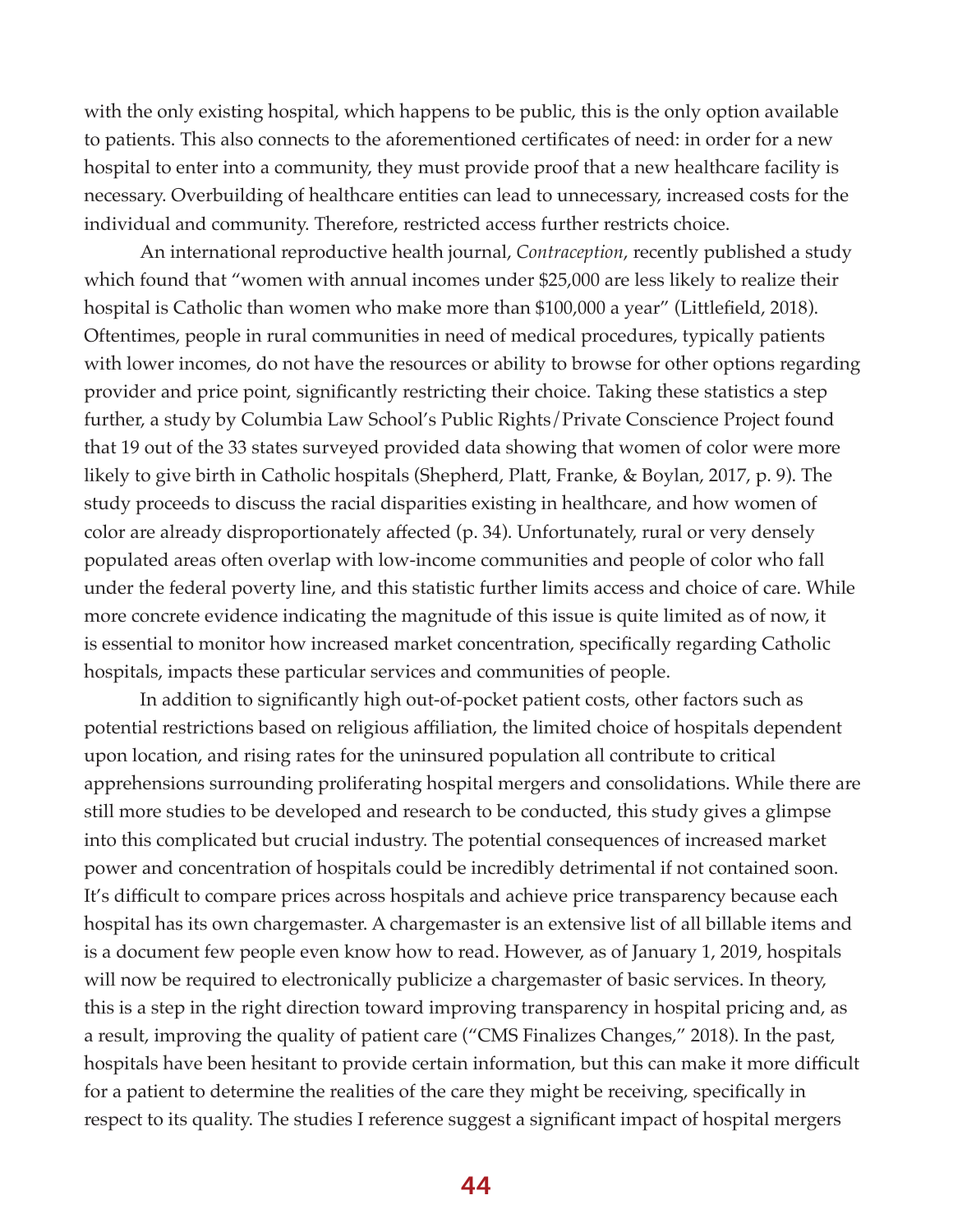on the healthcare system as a whole; the impact on patients, however, is still largely unknown, and these next few years will be revealing. While there are always two sides to every issue, and many positives that can come from improved efficiencies, specifically those encouraged by the ACA, the negatives also need to be addressed. As a society, we need to question how these market occurrences affect patient healthcare, and ask what can be done to maintain the very essence of medical care: serving those in need.

## References

Adrion, E. R. (2016). Out-of-pocket spending for hospitalizations in nonelderly adults. *JAMA Internal Medicine*, 179(6). Retrieved from jamanetwork.com/journals/jamainternalmedicine/ fullarticle/2530418. .

Babate, J. (n.d.) Chapter 3: Structural analysis of the hospital industry (pp. 32-51). Retrieved from http://www.geocities.ws/jeromebabate/thesis/chapter3.pdf.

Bai, G., & Anderson, G. F. (2016). A more detailed understanding of factors associated with hospital profitability. *Health Affairs*, 35, 889–897. doi:10.1377/hlthaff.2015.1193.

Barker E. (2017). How consolidation is reshaping health care. *Leadership*. Retrieved from www. hfma.org/Leadership/E-Bulletins/2017/April/How\_Consolidation\_Is\_Reshaping\_Health\_ Care/?trackref=auto.

Beason, T. (2014, September 26). Harborview as busy as ever, even with more people insured. *The Seattle Times*. Retrieved from www.seattletimes.com/seattle-news/harborview-as-busy-asever-even-with-more-people-insured/.

Bigger and better. (2011, April 28). *The Economist*. Retrieved from www.economist.com.

Centers for Medicare & Medicaid Services. (2017). NHE fact sheet. Retrieved from www.cms.gov/research-statistics-data-and-systems/statistics-trends-and-reports/ nationalhealthexpenddata/nhe-fact-sheet.html.

Centers for Medicare & Medicaid Services. (2018). CMS finalizes changes to empower patients and reduce administrative burden. Retrieved from https://www.cms.gov/newsroom/pressreleases/cms-finalizes-changes-empower-patients-and-reduce-administrative-burden.

Fulton, B. D., Arnold, D. R., & Scheffler, R.M. (2018). Market concentration variation of health care providers and health insurers in the United States. *To the Point: Quick Takes on Healthcare Policy and Practice.* Retrieved from www.commonwealthfund.org/blog/2018/variationhealthcare-provider-and-health-insurer-market-concentration.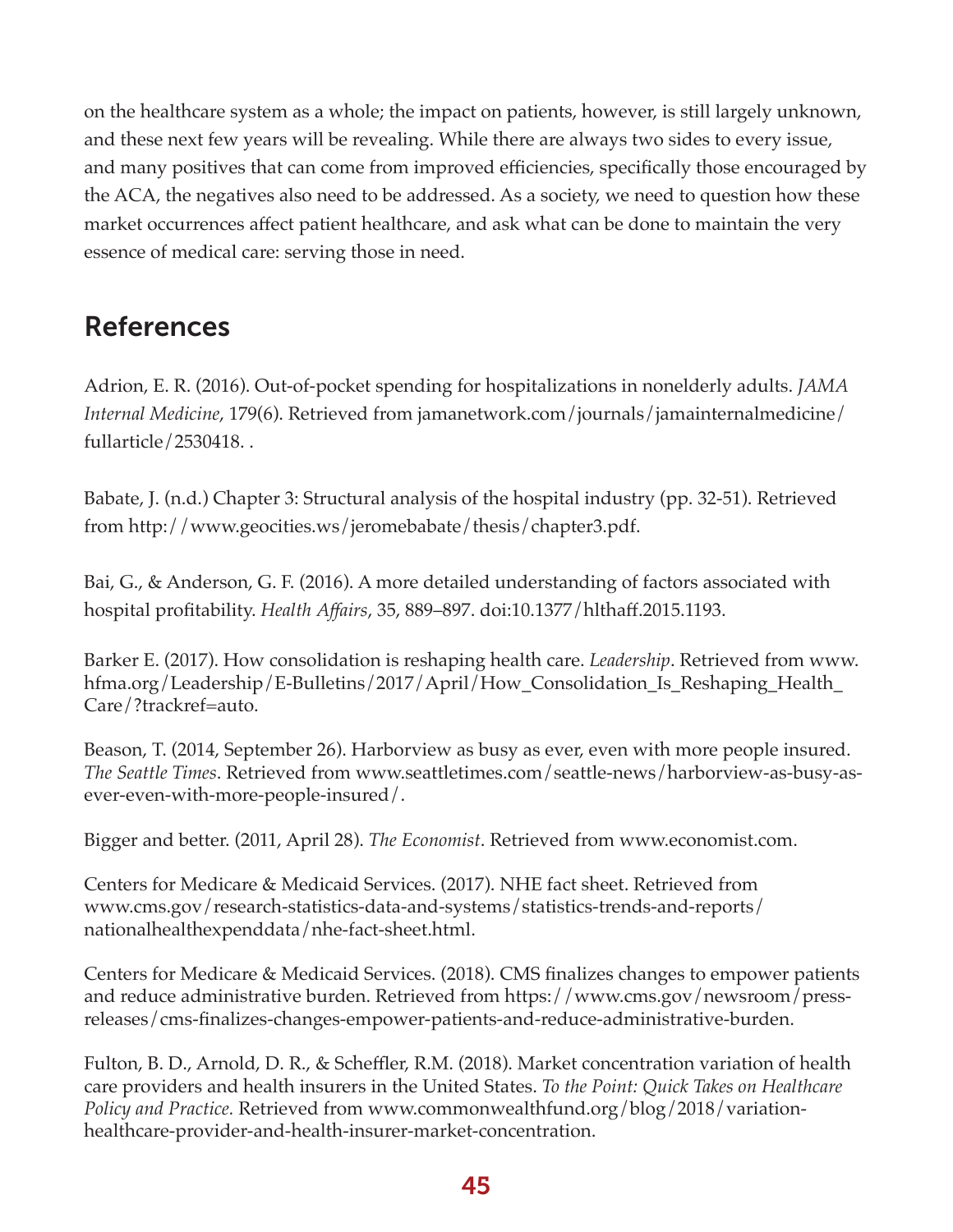Gaynor, M. & Townsend, R. (2012). The impact of hospital consolidation. *Robert Wood Johnson Foundation*. Retrieved from www.rwjf.org/en/library/research/2012/06/the-impact-ofhospital-consolidation.html.

Haas, S., Berry, W., & Reynolds, M. (2018). Hospital mergers or acquisitions may cause shortterm patient safety issues. STAT. Retrieved from www.statnews.com/2018/07/31/hospitalmergers-acquisitions-patient-safety/.

Henderson, J. W. (2018). *Health economics and policy (with economic applications)* (7th ed.). Boston, MA: Cengage Learning.

Hill, E. L., Slusky, D., & Ginther, D. (2019). Medically necessary but forbidden: Reproductive health care in Catholic-owned hospitals. *Journal of Health Economics*. doi:10.3386/w23768.

Kacik, A. (2017). Monopolized healthcare market reduces quality, increases costs. *Modern Healthcare*. Retrieved from www.modernhealthcare.com/article/20170413/NEWS/170419935/ monopolized-healthcare-market-reduces-quality-increases-costs.

Kaufman Hall. (2017). *2017 In review: The year M&A shook the healthcare landscape*. Chicago, IL: Hall K. Retrieved from www.kaufmanhall.com/sites/default/files/legacy\_files/kh\_reportma-year-in-review\_d4-rebrand.pdf.

Kocher, R., DeParle N. M., & Emanuel, E. J. (2010). The Affordable Care Act and the future of clinical medicine: The opportunities and challenges. *Annals of Internal Medicine,* 153(8), pp. 537. Retrieved from https://annals.org/aim/fullarticle/746295/affordable-care-act-future-clinicalmedicine-opportunities-challenges?searchresult=1.

Littlefield, A. (2018, June 7). Is your hospital Catholic? Many women don't know. *Rewire News*. Retrieved from https://rewire.news/article/2018/06/06/hospital-catholic-many-dontknow/.

Ostrom, C. M. (2012, February 1). Swedish alliance with providence is now complete. *The Seattle Times.* Retrieved from www.seattletimes.com/seattle-news/swedish-alliance-withprovidence-is-now-complete/.

Providence and Swedish finalize affiliation agreement. (2012). *Healthcare Finance News*. Retrieved from www.healthcarefinancenews.com/press-release/providence-and-swedishfinalize-affiliation-agreement.

Rovner, J. (2017). Studies confirm uninsured rates impact those with insurance in cost and access. *Healthcare Finance News*. Retrieved from www.healthcarefinancenews.com/news/ studies-confirm-uninsured-rates-impact-those-insurance-cost-and-access.